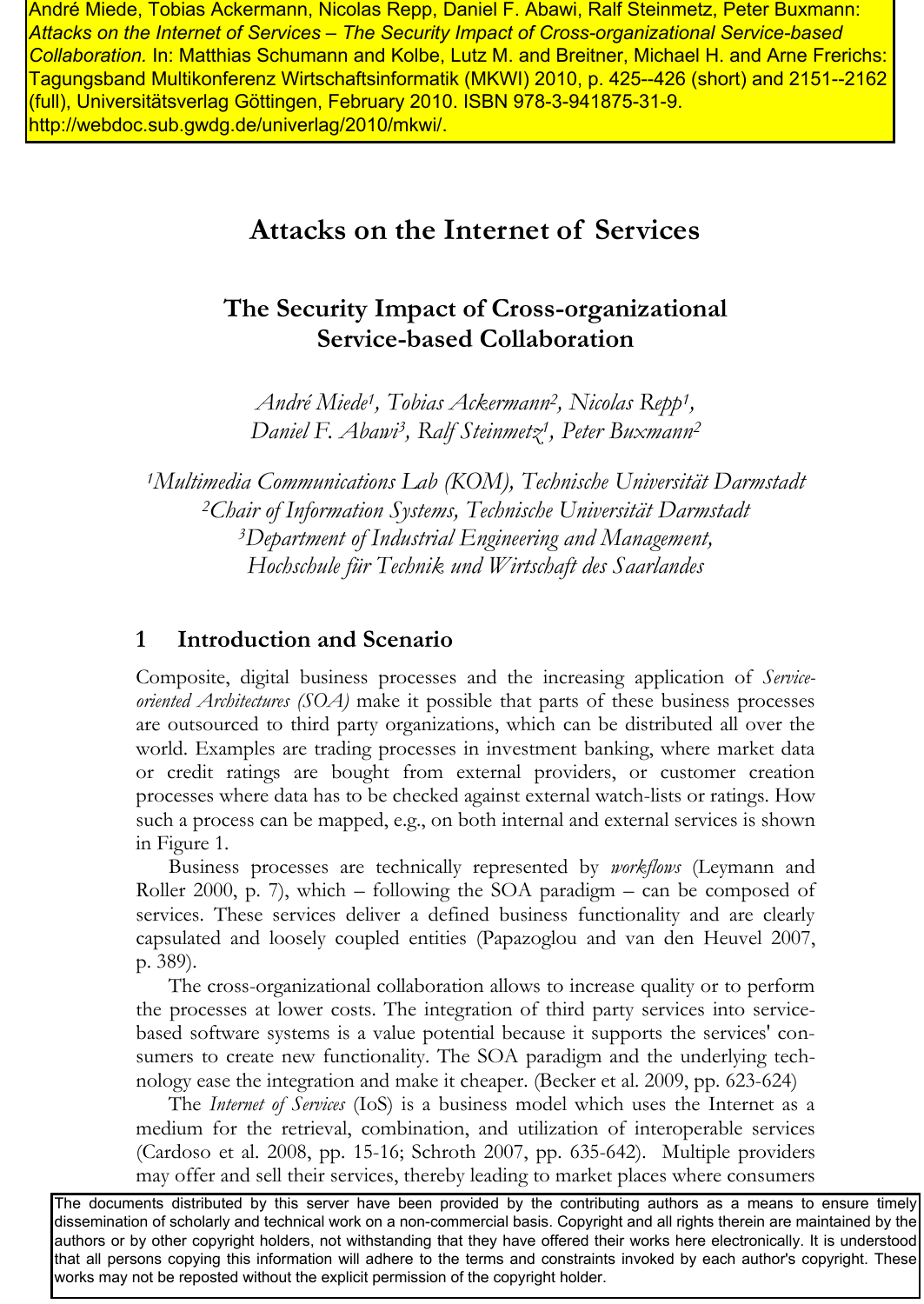can find third party services. The IoS provides the base for complex business networks by supporting the composition and aggregation of existing services to valueadded services. An important aspect of these market places for crossorganizational collaboration is that they support flexible and dynamic intermediation between service providers and consumers through agreements on nonfunctional requirements like cost criteria and Quality of Service (QoS) parameters, such as performance (Braun et al. 2008, p. 227).



<span id="page-1-0"></span>**Figure 1: Example customer creation process and mapping on services**

The concrete application scenario for our research is the domain of service-based collaboration between distributed service providers and consumers using market places as shown in [Figure 2.](#page-2-0) In order to enable this kind of collaboration, the security of the participating systems, exchanged messages, and used communication channels has to be ensured. Achieving and guaranteeing basic IT security goals such as confidentiality, authentication, authorization, non-repudiation, integrity, and availability (Eckert 2007, pp. 6-13; Schneier 2004, pp. 59-81) is an absolute must in this context and still an active topic both in research and industry. Although security introduces additional costs and has an impact on the QoS, unsecured business transactions are not an option in most business scenarios. Existing research on outsourced services in the context of the IoS focuses on technical aspects like reference architectures and the dynamic service selection process based on QoS parameters. Security issues and attacks related to the IoS have not been researched so far. Regarding an effective risk management for the IoS, the assessment of threats and potential attacks is an important starting point for further steps such as quantifying and managing risks.

This paper focuses on attacks on cross-organizational SOAs in an Internet of Services scenario. In order to structure both technological and business-oriented attacks, an attack taxonomy is presented. The main contribution is the discussion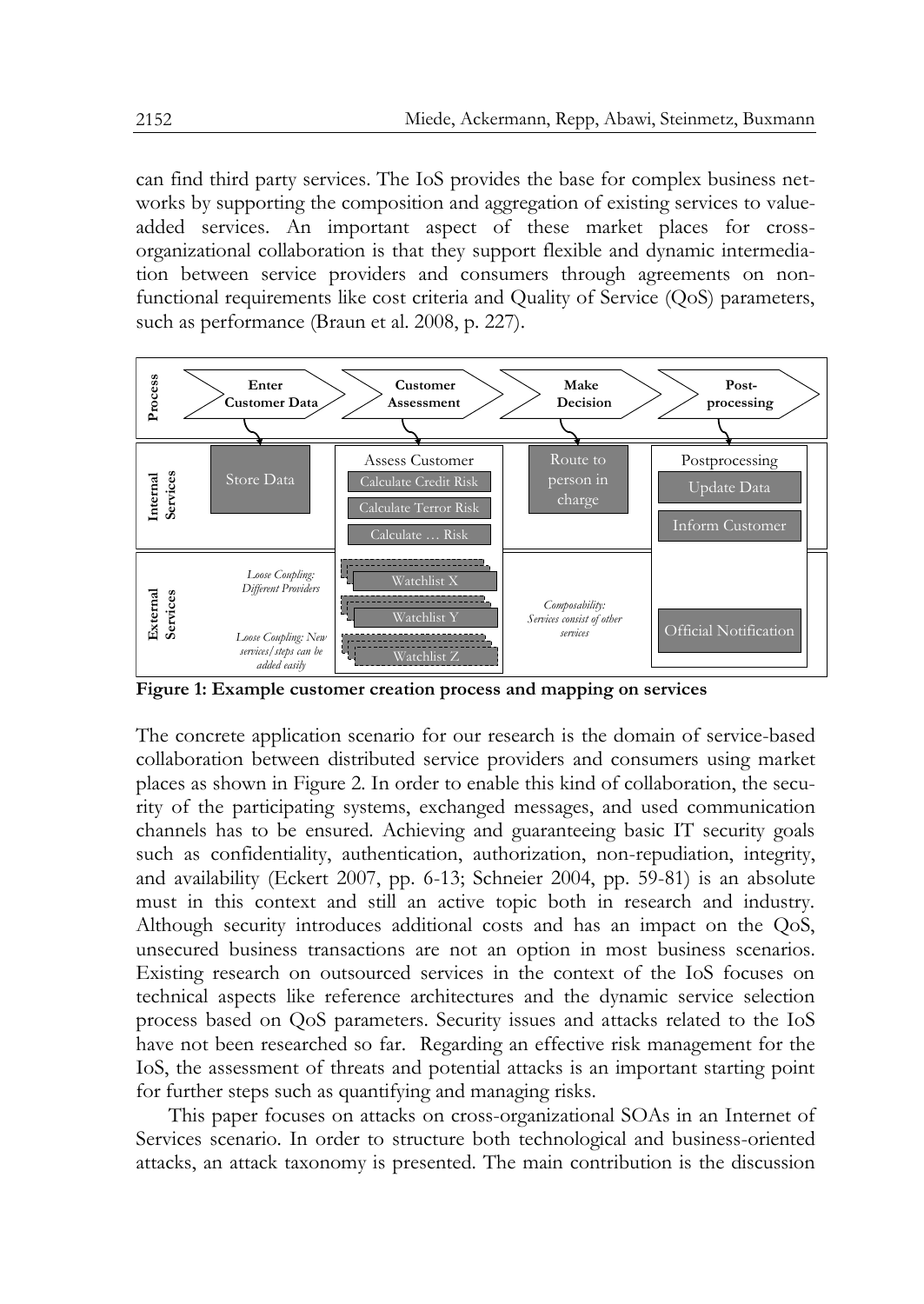of IoS-specific attacks which complements the current Web service-centric view in this research area.

The remainder of this paper is structured as follows: Section [2](#page-2-1) gives an overview of related work in the area of SOA attacks. Section [3](#page-3-0) presents a taxonomy for attacks on the Internet of Services and discusses selected attack examples. Section [4](#page-9-0) concludes the paper with a brief summary and an outlook on future work.



<span id="page-2-1"></span><span id="page-2-0"></span>**Figure 2: Generic setup for the Internet of Services**

# **2 Related Work**

Attacks on IoS scenarios have received no attention so far. However, as we consider the SOA paradigm to be an important requirement for cross-organizational collaboration in an IoS scenario, we now give a brief overview of key research dealing with attacks on SOAs.

Standard literature on SOA and SOA security such as Josuttis (2007, pp. 185- 188), Bundesamt für Sicherheit in der Informationstechnik (2008, pp. 21-23), Hafner and Breu (2008, pp. 38-40), Jensen et al. (2007, pp. 35-44), Jensen and Schwenk (2009, pp. 1-10), and Kanneganti and Chodavarapu (2008, pp. 433-440), have a strong focus on Web services and related technology attacks. The most common SOA attacks discussed by the above researchers include the following:

XML-specific attacks which are mainly targeting parser applications, i.e., XML bombs, X-Path injections, schema poisoning,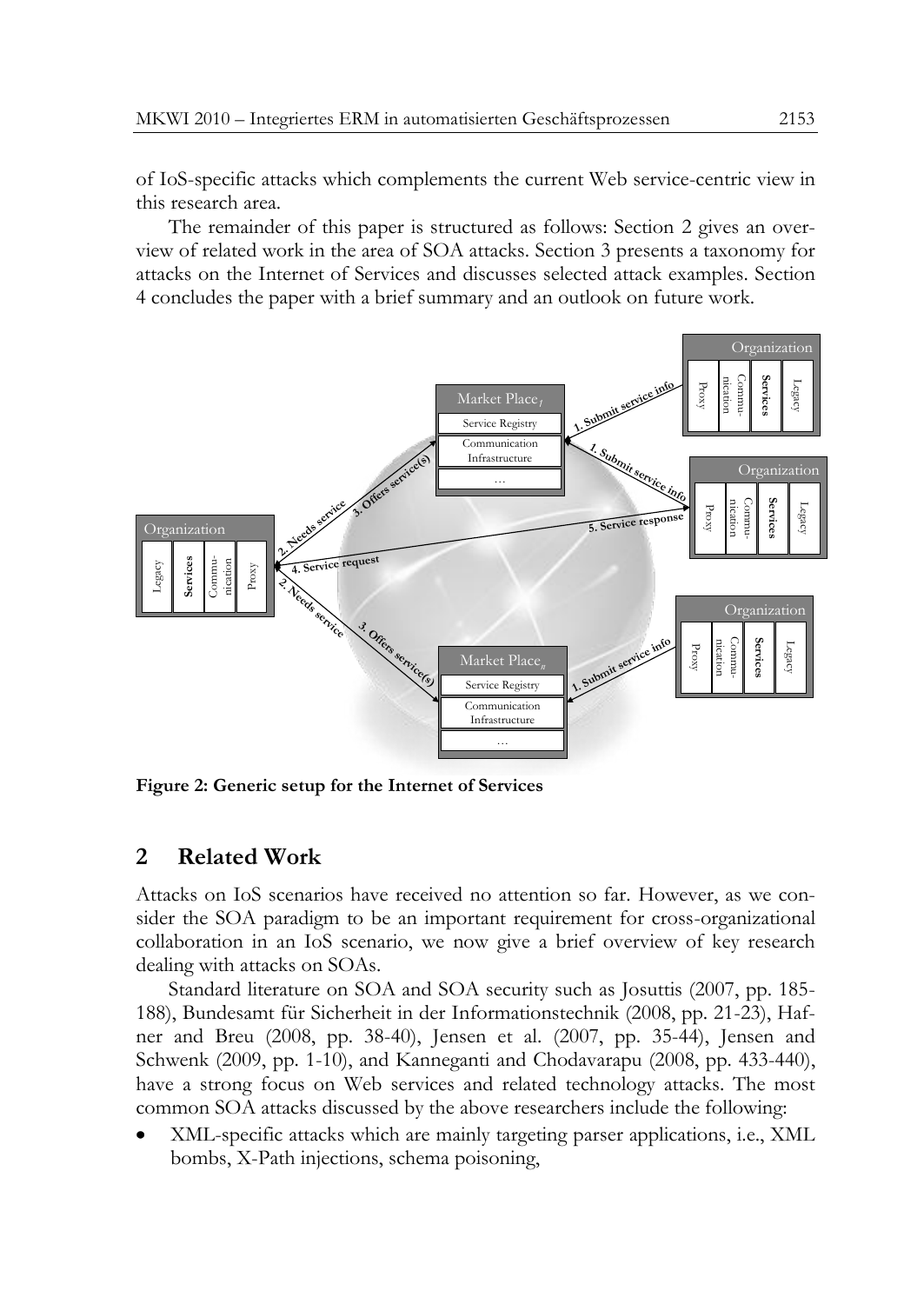- WSDL-scanning in order to analyze services for vulnerabilities in methods and parameters,
- Message replay attacks (due to stateless Web services),
- SOAP attachments, e.g., files containing viruses.

Other technological attacks (but not as common as the above) are, for example, BPEL state deviations, workflow engine hijackings, provider instantiation floodings (directly or indirectly via intermediates), or oversized cryptography (aiming at the resources of cryptographic applications).

The Bundesamt für Sicherheit in der Informationstechnik (2008, pp. 21-23) and Hafner and Breu (2008, pp. 38-40) also give a brief outline of other, more SOA-specific attacks such as compromised services, unauthorized service usage, and the exploitation of organizational weaknesses. However, they lack more detailed discussions of related attack scenarios and their implications.

In addition to the technological focus, current discussions of SOA attacks offer little help for structuring attacks, thus, impeding the development and deployment of effective countermeasures covering as many attack scenarios as possible.

After this overview, the next section discusses means to classify attacks on SOAs and introduces new attack scenarios from a more business- and serviceoriented point of view.

# <span id="page-3-0"></span>**3 Attacks on the Internet of Services**

As shown in the previous section, attacks on globally distributed value chains are at the moment mainly seen from a technical point of view, i.e., with a focus on Web services technology. Building on the attacks found in standard literature, our first step is to structure SOA attacks by providing a suitable taxonomy, which is able to capture already known attacks, the ones presented in this paper, and several additional ones not yet discovered or thought of.

Our proposed taxonomy which is based on the abstraction layers an attack targets is shown in [Figure 3.](#page-4-0) The layers consist of the following (and must not be confused with the ISO/OSI model layers):

- 1. *Low-Level Protocols:* This layer comprises attacks on the network technology, e.g., on the Internet Protocol (IP) or the Transmission Control Protocol (TCP). Typical examples for this layer are scanning, sniffing, or spoofing.
- 2. *High-Level Protocols:* Here, protocols used for the message exchange in servicebased scenarios are targeted, e.g., Java Message Service (JMS) or Hypertext Transfer Protocol (HTTP). The examples from the low-level protocols apply here as well.
- 3. *Payload:* The exchanged messages contain data which is processed by particular applications. In order to disturb these applications or to gain unauthorized access, malformed input data can be used. Examples are SQL injections executing malicious code via manipulated SQL statements or XML bombs crashing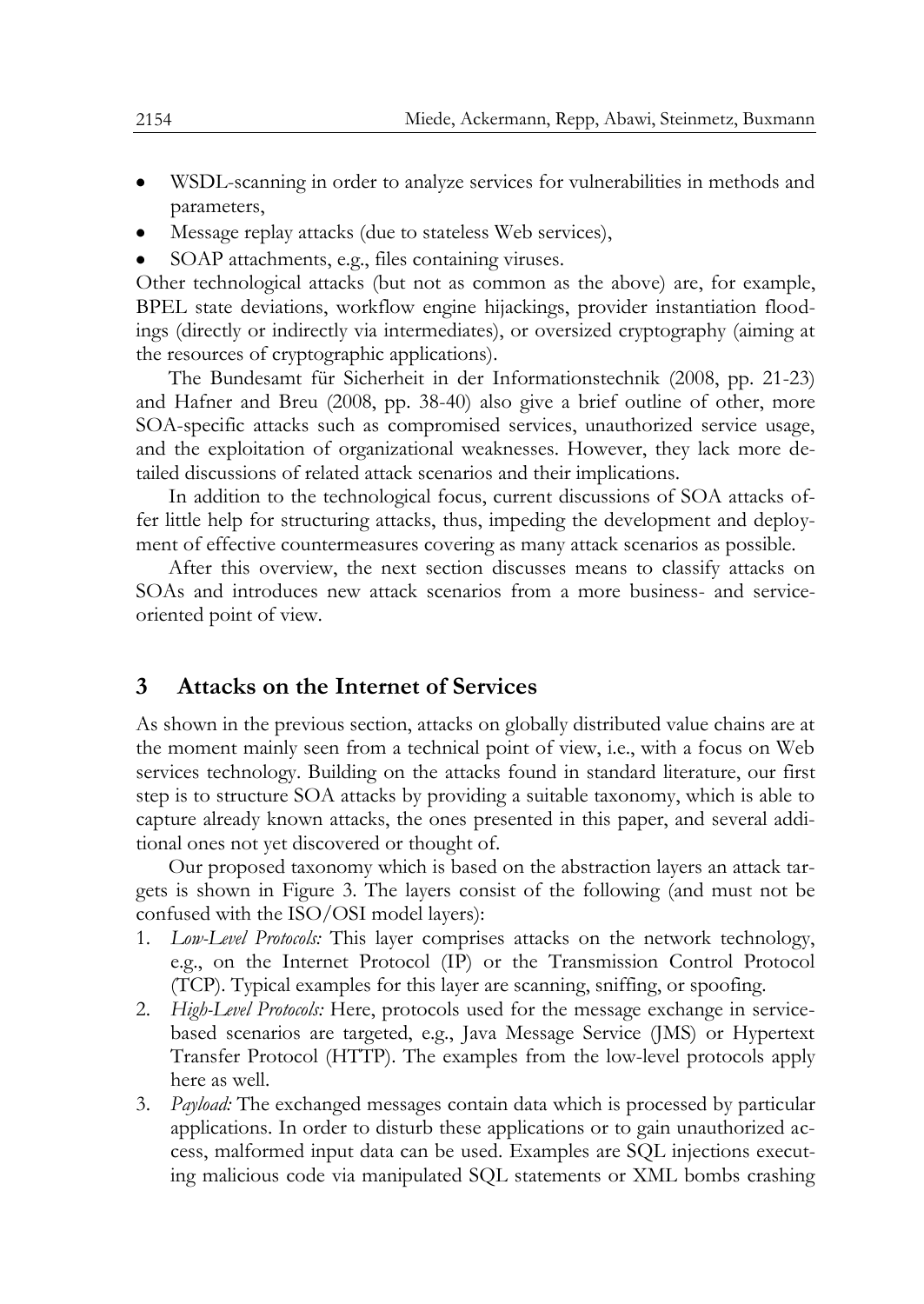parser applications by consisting of infinitely recursive structures. (A common technology such as SOAP is a special case, because it can be target of both protocol-specific and payload-specific attacks. SOAP uses XML for data representation and can use various protocols for the message transfer, e.g., JMS or HTTP/TCP.)

- 4. *Service-based Workflows:* This layer comprises attacks targeting characteristics of the SOA paradigm, e.g., loose coupling or composability. Such attacks can consist of different lower-level attack components. Examples for these attacks are given in the next sections.
- 5. *System Landscape:* Here, all the lower-level attacks are aggregated in order to identify attacks which occur distributed across the IT architecture of an enterprise. To achieve this, it is important to correlate different events on a large scale, to detect potential diversions, and even to anticipate certain attacks from the gathered information.
- 6. *Business Processes:* The top-most abstraction level deals with the business processes themselves, where an attacker's goal could be to trigger a deviation from the pre-defined target process. For example, social engineering techniques can be used in order to gain access to restricted areas or to bypass the four-eyesprinciple. Other, additional layers above the process-level such as organizational structures are possible as well, but are omitted from our taxonomy for now.

| $B_{KSI}$ -<br>ness | <b>Business Processes</b><br>6.                 | Actual process vs. target process               |
|---------------------|-------------------------------------------------|-------------------------------------------------|
| Aggre-<br>gation    | <b>System Landscape</b><br>5.                   | Combination of all systems and technology below |
| Services            | 4. Service-based Workflows                      | SOA concepts (loose coupling, composability,)   |
|                     |                                                 |                                                 |
|                     | Payload<br>3.                                   | Communication payload (SQL, XML, )              |
| Technology          | <b>High-Level Protocols</b><br>$\overline{2}$ . | Message exchange (HTTP(S), JMS,)                |

<span id="page-4-0"></span>**Figure 3: Attack abstraction layers and taxonomy**

Layers 1-3 capture technological attacks which are executed via flaws and vulnerabilities in algorithms, protocols, or applications. Layers 5 and 6 capture the general business view and the threats it faces across the enterprise.

Layer 4, which is right between the technological and the business view, deals with attacks using the characteristics of the SOA paradigm and the IoS. So far, attacks on service-based workflows can be divided in three basic classes:

*Service Selection Attacks* exploit characteristics of the loose coupling between a service consumer and its service providers, i.e., when an intermediary is used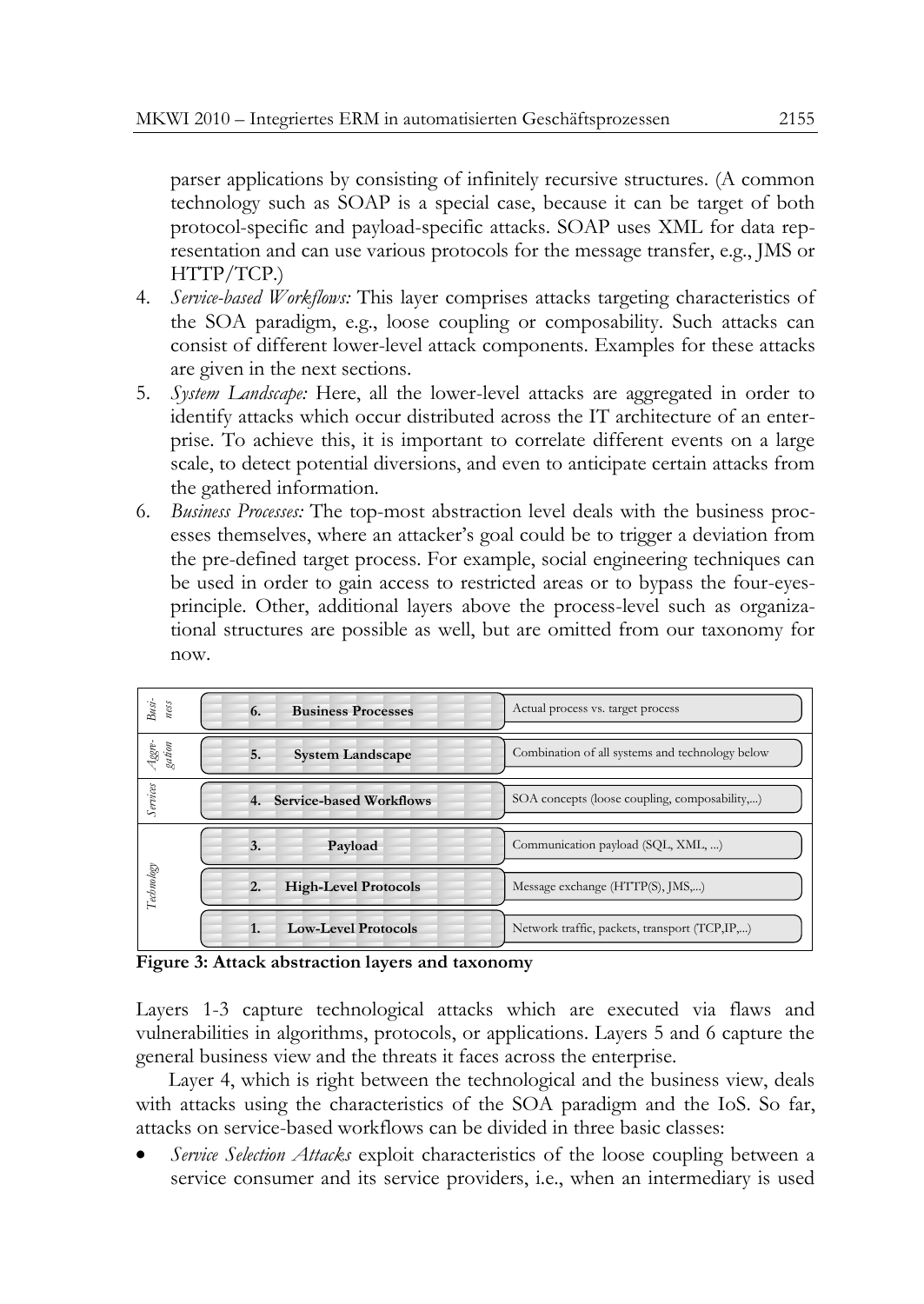to choose the best available service according to a QoS optimization model (cf. Section [3.1\)](#page-5-0).

- *Consumer-Provider Communication Analysis* makes use of the general IoS scenario, where service consumers contact market places in order to get access to specific services which fulfil their business requirements. Even if detailed contents are unknown, these requests and the subsequent communication can be used by attackers to gather important information (cf. Section [3.2\)](#page-6-0).
- *Loose and Malicious Compositions* focus on the aspect that workflows are composed from different loosely coupled services, which can be composed of other services themselves. Attackers can exploit this by submitting invalid service offerings or pointers to services which offer false functionality. Also either the registry or the messages themselves could be manipulated to re-route service communication to unauthorized third parties (cf. Section [3.3\)](#page-7-0).

<span id="page-5-0"></span>The next sections discuss selected examples for each of these classes.

#### 3.1 Service Selection Attack: Quality of Protection Differences Exploit

One of the major advantages the SOA paradigm and the IoS offer is the flexibility to choose dynamically between different service providers, i.e., based on optimization models regarding QoS aspects and costs (Eckert et al. 2008, pp. 591-597). An attack scenario which targets the dynamic, loosely coupled service selection process is depicted in [Figure 4.](#page-6-1)

Here, we assume an organization is already consuming a service from a provider who offers a high level of service protection ("1. Data exchange"). An attacker, who knows about this exchange, targets the current provider and other potential providers with similar security levels, i.e., via a Denial of Service attack ("2. Attacker disrupts service"). The service consumer's selection mechanism now detects the outage of the provider and contacts different market places in order to find a replacement for the disrupted service ("3. Find replacement"). As the attacker anticipated, one of the remaining services which is offering only low security is selected for further collaboration by the consumer ("4. Data exchange"). Exploiting this low or even non-existent security, the attacker starts the next step of the attack, e.g., targeting the badly protected communication between consumer and provider ("5. Attacker targets communication").

While in this scenario the different levels of service protection – also called "Quality of Protection" (Gollmann et al. 2006, p. vii) – were exploited, i.e., in order to eventually target the communication between consumer and provider, several variations of the attack are possible as well. For example, a service provider with bad QoS metrics could launch attacks against competitors in order to degrade their metrics and to improve his own ranking (as seen by the service selection tools).

An important implication of this attack scenario is to include the Quality of Protection as an important factor in service selection models and not only focus on classic metrics such as response time and costs. However, this requires quanti-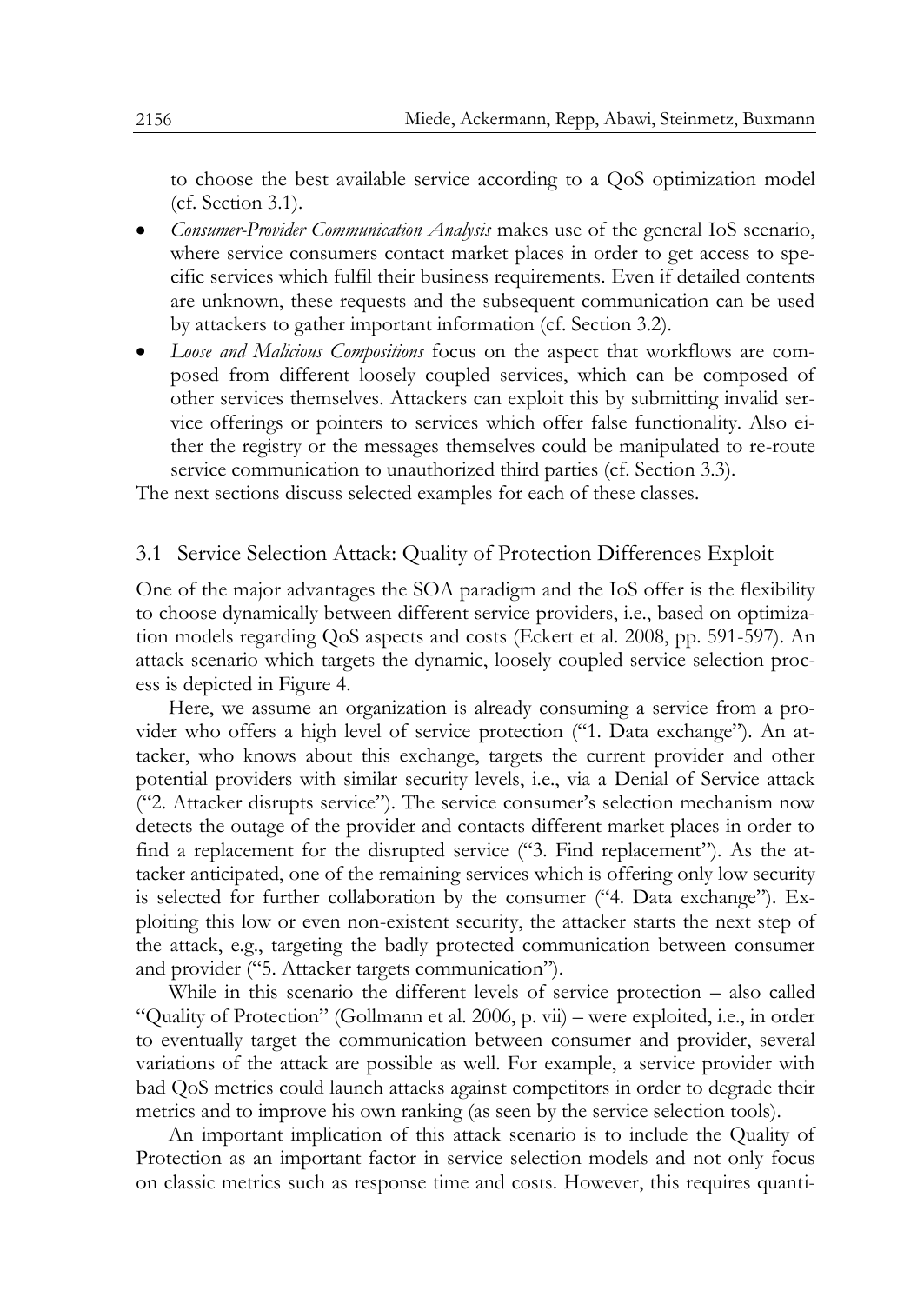



<span id="page-6-1"></span><span id="page-6-0"></span>**Figure 4: Schematic Quality of Protection differences attack**

#### 3.2 Consumer-Provider Communication Analysis

The IoS scenario is based on the dynamic and frequent communication between consumers, providers, and market places. However, even if basic security mechanisms such as message encryption are used, system-inherent threats remain, which are discussed in the following. An attack scenario which makes unauthorized use of the communication between all participants is depicted in [Figure 5.](#page-7-1)

For this attack, we assume an organization contacts several different market places in order to find suitable services for its business processes ("1.a Find service"). Similar to other markets, we can expect market places and even service providers to specialize in particular business areas, e.g., financial services, where also sub-specializations such as capital markets or others can occur. Thus, even if the contents of the communication between the consumer and the market place are not known, e.g., due to encryption, an attacker tracking these requests can gather valuable information about the consumer's business ("1.b Gathers business information […]"), also known as *traffic analysis* (Raymond 2001, pp. 10-11) in computer security or military contexts. Important key data in this context can be which market place is contacted, when, how often, how much data is exchanged, etc. Similarly, the communication between a consumer and a particular provider can be analyzed ("2.a Data exchange" and "2.b Gathers business information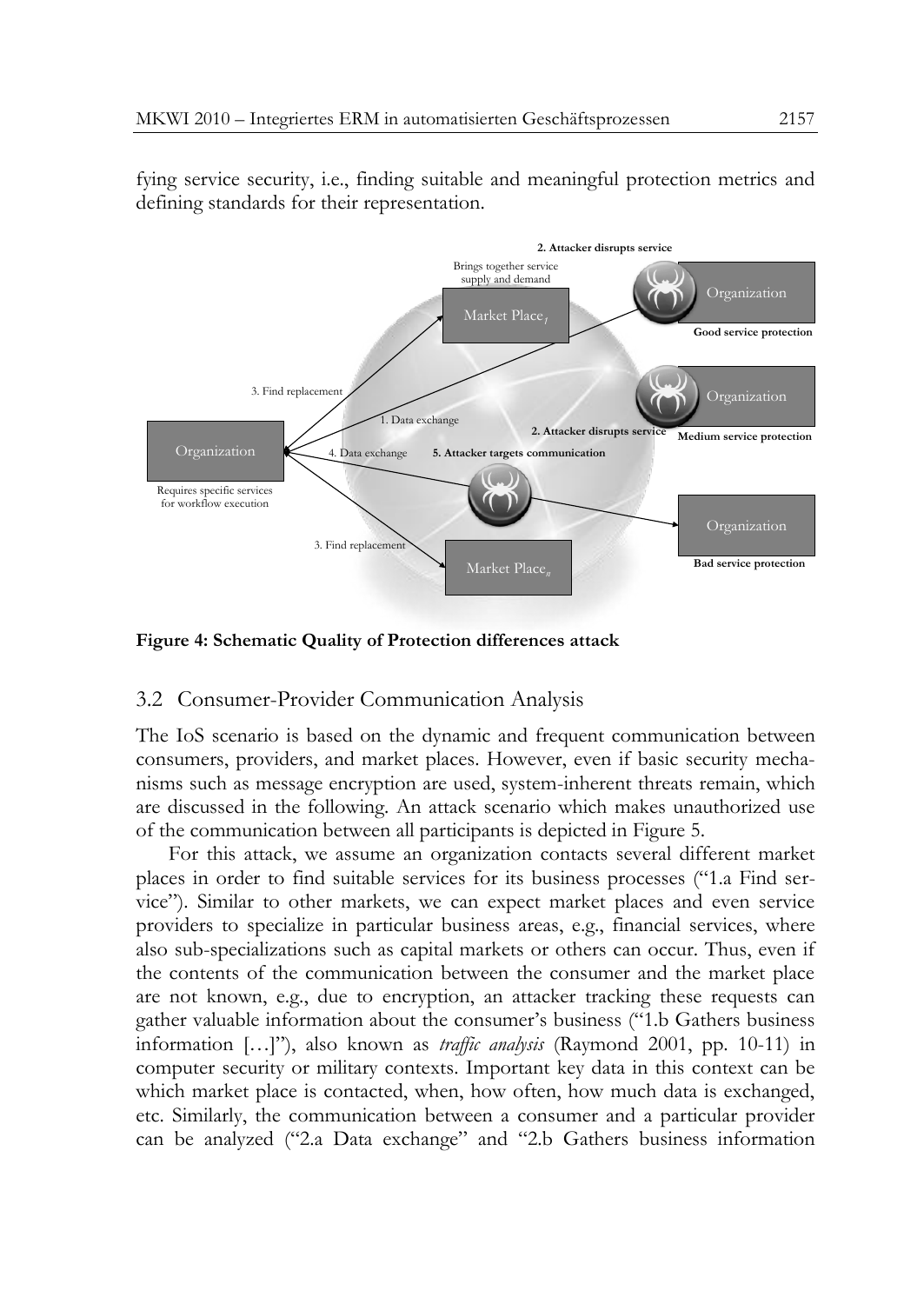[...]"). A variation of the attack would be to analyze the customers of market places or service providers, e.g., in order to target their customer base.

Therefore, surveying the communication between the participants in the IoS, attackers can create detailed profiles of consumers, providers, and also of market places, depending on the means used maybe not even illegally. These reveal important details, e.g., consumers exploring new business opportunities, the anticipation of mergers and acquisitions, or providers changing their business models.

An important implication of these attacks is the need for a secure communication infrastructure, i.e., one that includes mechanisms for communication obfuscation by generating false or anonymous traffic.



<span id="page-7-1"></span><span id="page-7-0"></span>**Figure 5: Schematic consumer-provider communication analysis attacks**

#### 3.3 Loose and Malicious Service Compositions: Service Encapsulation

The dynamic and loosely coupled composition of services is an important advantage of service-based workflows. However, including globally distributed services from many different providers in a flexible manner introduces the risk of using malicious services for workflow compositions. An attack scenario where a passively malicious service provider has become part of a service composition is depicted in [Figure 6.](#page-8-0)

For this scenario, we assume an organization consumes a specific service from another organization, e.g., paying USD 0.50 per service call ("1. Submit service info", "2. Find service", and "3. Data exchange"). Now, an attacker buys the same service and offers it, e.g., as a mashup for USD 0.40 on one of the market places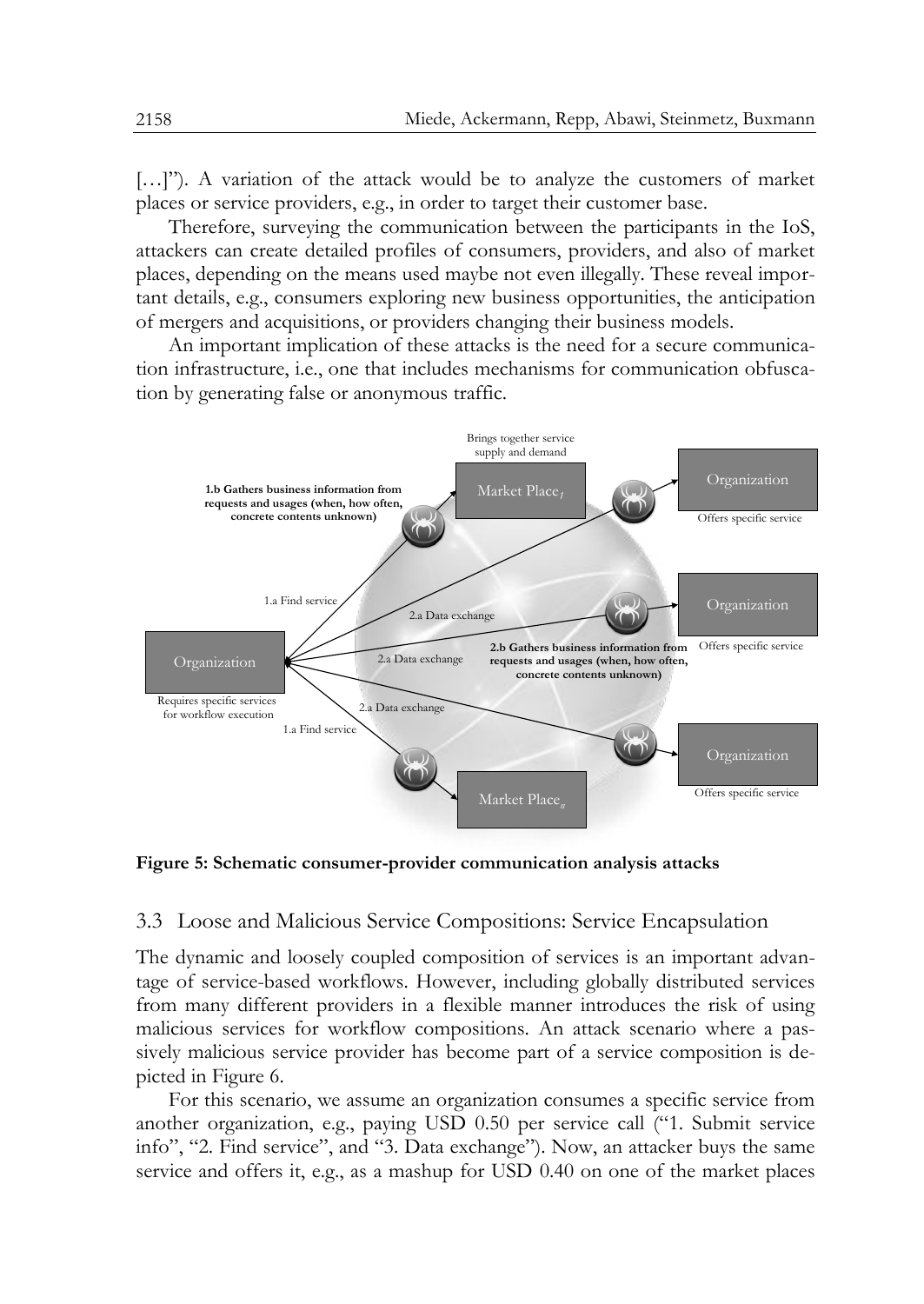("4. Buy service" and "5. Submit service info"). Depending on the service conditions of the service provider and the market places, this might not be illegal but even a desired effect. However, after a while service consumers start to notice the significant cost advantage and may switch to the attacker as their service provider ("6. Data exchange").

In order close the USD 0.10 gap per service call, the attacker uses the information and data received from service consumers, i.e., building user profiles of organizations, extracting sensible information, and selling both to third parties.

Different variations of this attack are possible, e.g., it can also occur with the main goal of consumer-provider analysis (cf. Section [3.2\)](#page-6-0) with the difference that in this scenario even more details can be gathered due to the direct participation of the attacker in the workflow.



<span id="page-8-0"></span>**Figure 6: Schematic service encapsulation attack**

The most important implication of the attack scenario is that it will be hard to detect as dynamic compositions and mashups are desired effects of service-based workflows in the IoS. As the attack is mostly passive, the attack is likely to be noticed if it is too late, i.e., if the leaked information becomes public. Detection will be even harder if the attacker is "hidden" in a complex chain or even network of workflows which are distributed over many organizational domains and countries. These cases will raise difficult legal and regulatory questions, i.e., regarding claims and liability.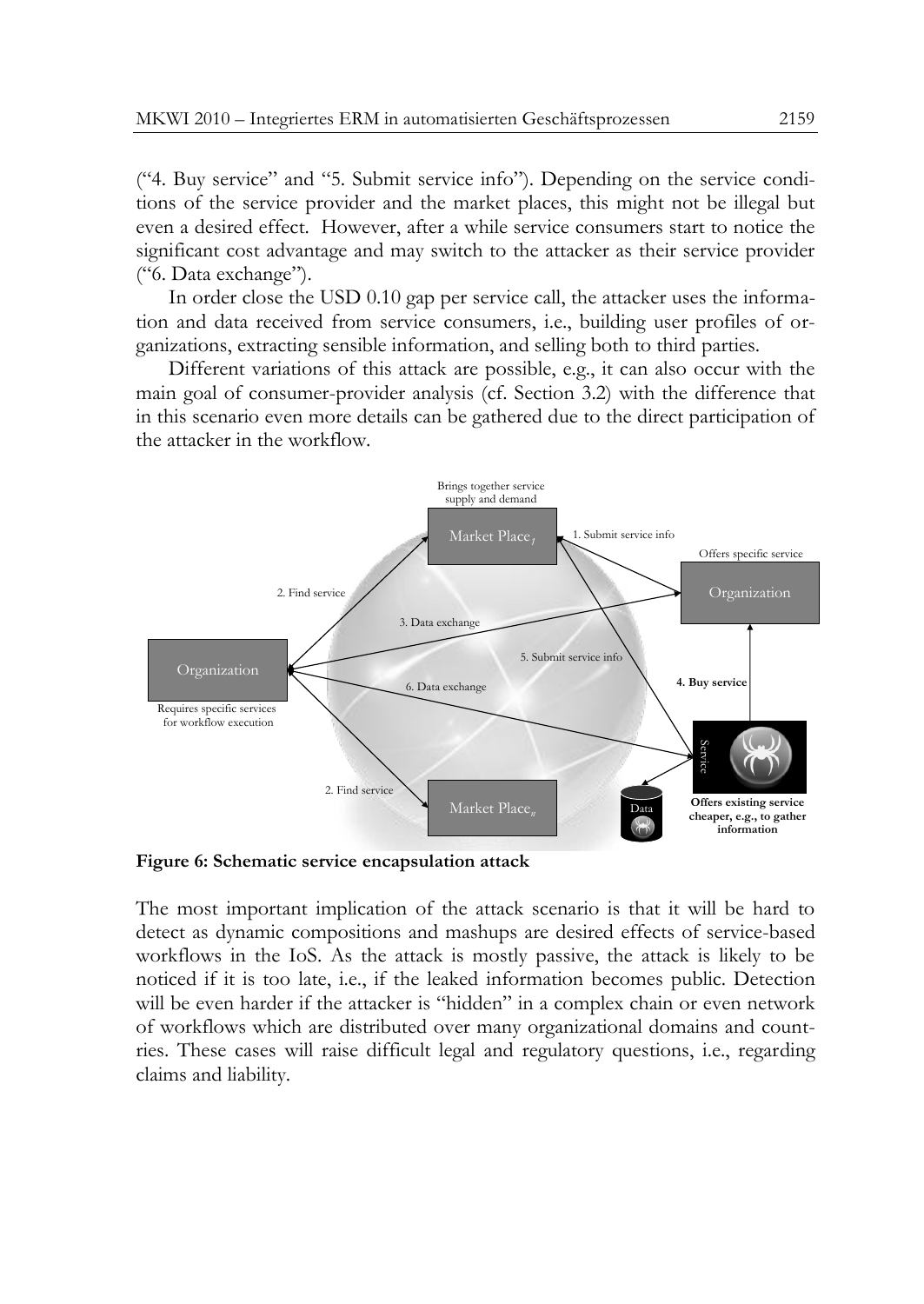### <span id="page-9-0"></span>**4 Conclusions and Future Work**

In this paper, selected security aspects of cross-organizational service-based workflow were presented, i.e., attacks on an Internet of Services scenario. As the current state-of-the-art regarding SOA attacks is focused on technological issues such as Web services, it was necessary to broaden the view towards more businessoriented and service-specific threats in this context. In a first step, an attack taxonomy was developed, which is able to capture the already known attacks, the ones presented in this paper, and also additional ones on higher levels of abstraction. Building on this taxonomy, attacks exploiting service-specific characteristics such as loose coupling and composability were presented. It was shown that these attacks have a fundamental impact on the general security of cross-organizational service-based workflows as they directly target system-imminent concepts. Thus, it is mandatory to address these challenges in order to make the Internet of Services a safe and attractive "place" to do business.

Our next steps will be to extend the attack portfolio and to formalize the attack knowledge using a generic attack metamodel (Miede et al. 2009, pp. 23-34). Furthermore, dedicated countermeasures against these types of attacks will be developed and evaluated, i.e., decentralized service provider reputation for securing service compositions, mechanisms for sender-recipient-anonymity to avoid the exposure of information about business activities in the case of traffic analysis, and service consumer profiling for detecting malicious service consumer behaviour.

Another interesting topic for further research is the support of IT risk management in the context of cross-organizational services in order to evaluate and eliminate vulnerabilities arising from outsourced services.

# **Acknowledgments**

This work is partially supported by E-Finance Lab e.V., Frankfurt am Main, Germany (www.efinancelab.de), BearingPoint Management and Technology Consultants, and by CASED (www.cased.de).

# **References**

- Becker A, Buxmann P, Widjaja T (2009) Value potential and challenges of serviceoriented architectures – A user and vendor perspective. In: Proceedings of the 17th European conference on information systems (ECIS), Verona.
- Braun I, Reichert S, Spillner J, Strunk A, Schill A (2008) Zusicherung nichtfunktionaler Eigenschaften und Dienstgüte im Future Internet of Services. In: Praxis der Informationsverarbeitung und Kommunikation (PIK), 31(4):225–231.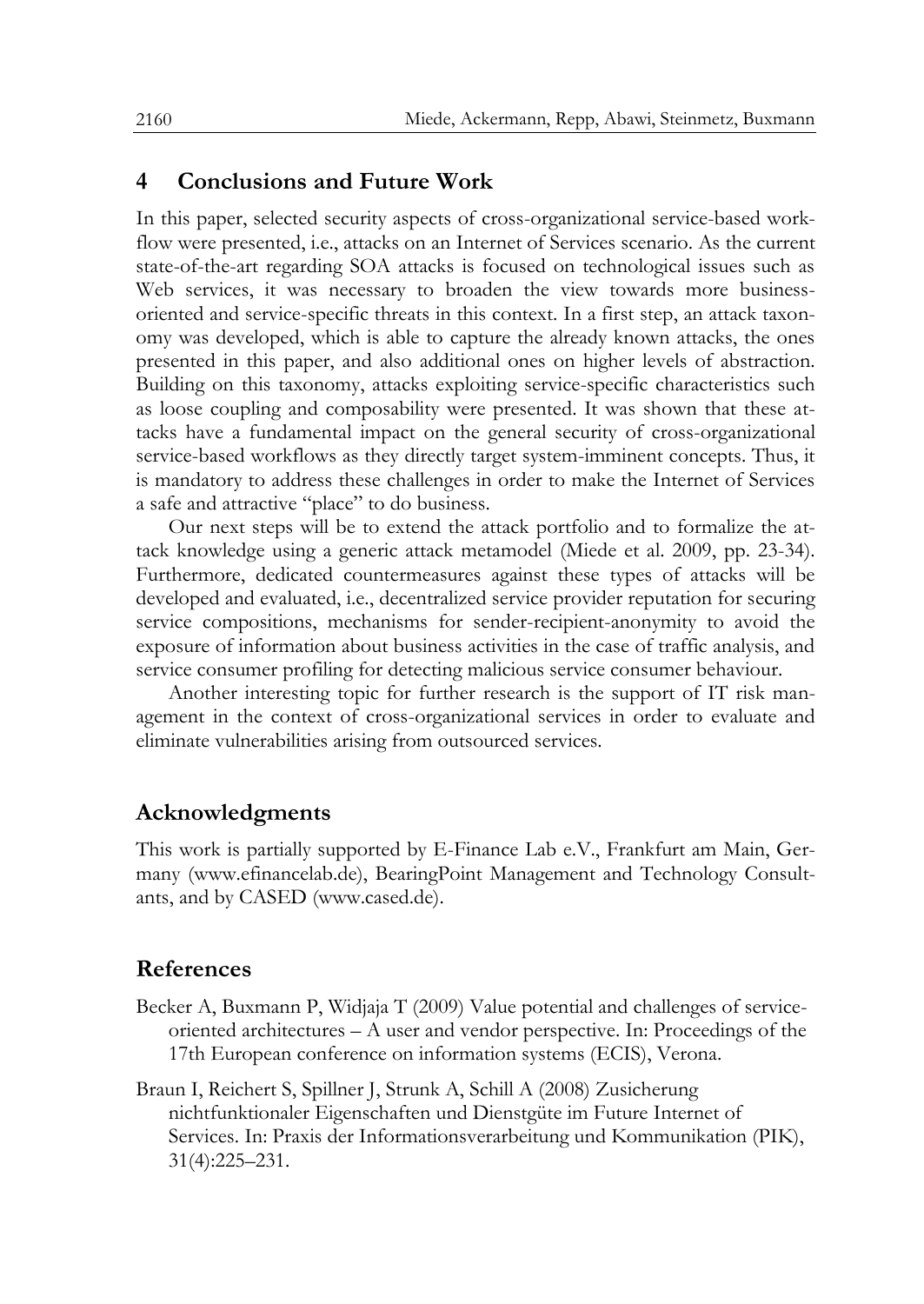- Bundesamt für Sicherheit in der Informationstechnik (2008) SOA-Security-Kompendium: Sicherheit in Service-orientierten Architekturen. [https://www.bsi.bund.de/cae/servlet/contentblob/486838/publicationFile/3](https://www.bsi.bund.de/cae/servlet/contentblob/486838/publicationFile/30662/SOA-Security-Kompendium_pdf.pdf) [0662/SOA-Security-Kompendium\\_pdf.pdf.](https://www.bsi.bund.de/cae/servlet/contentblob/486838/publicationFile/30662/SOA-Security-Kompendium_pdf.pdf) Last access: 2009-11-23.
- Cardoso J, Voigt K, Winkler M (2008) Service Engineering for the Internet of Services. In: Enterprise Information Systems 19:15-27. Lecture notes in business information processing (LNBIP). Springer, Berlin.
- Eckert C (2007) IT-Sicherheit: Konzepte Verfahren Protokolle. Oldenbourg, München.
- Eckert J, Ertogrul D, Miede A, Repp N, Steinmetz R (2008) Resource planning heuristics for service-oriented workflows. In: Proceedings of the IEEE/ WIC/ ACM international conference on web intelligence and intelligent agent technology, Sydney.
- Gollmann D, Massacci F, Yautsiukhin A (eds) (2006) Quality of protection: Security measurements and metrics. Springer, Berlin.
- Hafner M, Breu, R (2008) Security engineering for service-oriented architectures. Springer, Berlin.
- Jensen M, Gruschka N, Herkenhöner R, Luttenberger N (2007) SOA and Web services: New technologies, new standards - new attacks. In: Proceedings of the 5th IEEE European conference on Web services (ECOWS), Halle (Saale).
- Jensen M, Schwenk J (2009) SOA security Web Services Standards und Angriffe. In: Patrick Horster, Peter Schartner (eds) D-A-CH Security 2009. syssec, Klagenfurt.
- Josuttis NM (2007) SOA in practice: The art of distributed system design. O'Reilly, Sebastopol.
- Kanneganti R, Chodavarapu, P (2008) SOA security. Manning, Greenwich.
- Leymann F, Roller D (2000) Production workflow: Concepts and techniques. Prentice Hall, Upper Saddle River.
- Miede A, Gottron C, König A, Nedyalkov N, Repp N, Steinmetz R (2009) Crossorganizational security in distributed systems. Technical report KOM-TR-2009-01, Technische Universität Darmstadt.
- Papazoglou MP, van den Heuvel W (2007) Service oriented architectures: Approaches, technologies and research issues. In: The VLDB Journal 16(3):389-415.